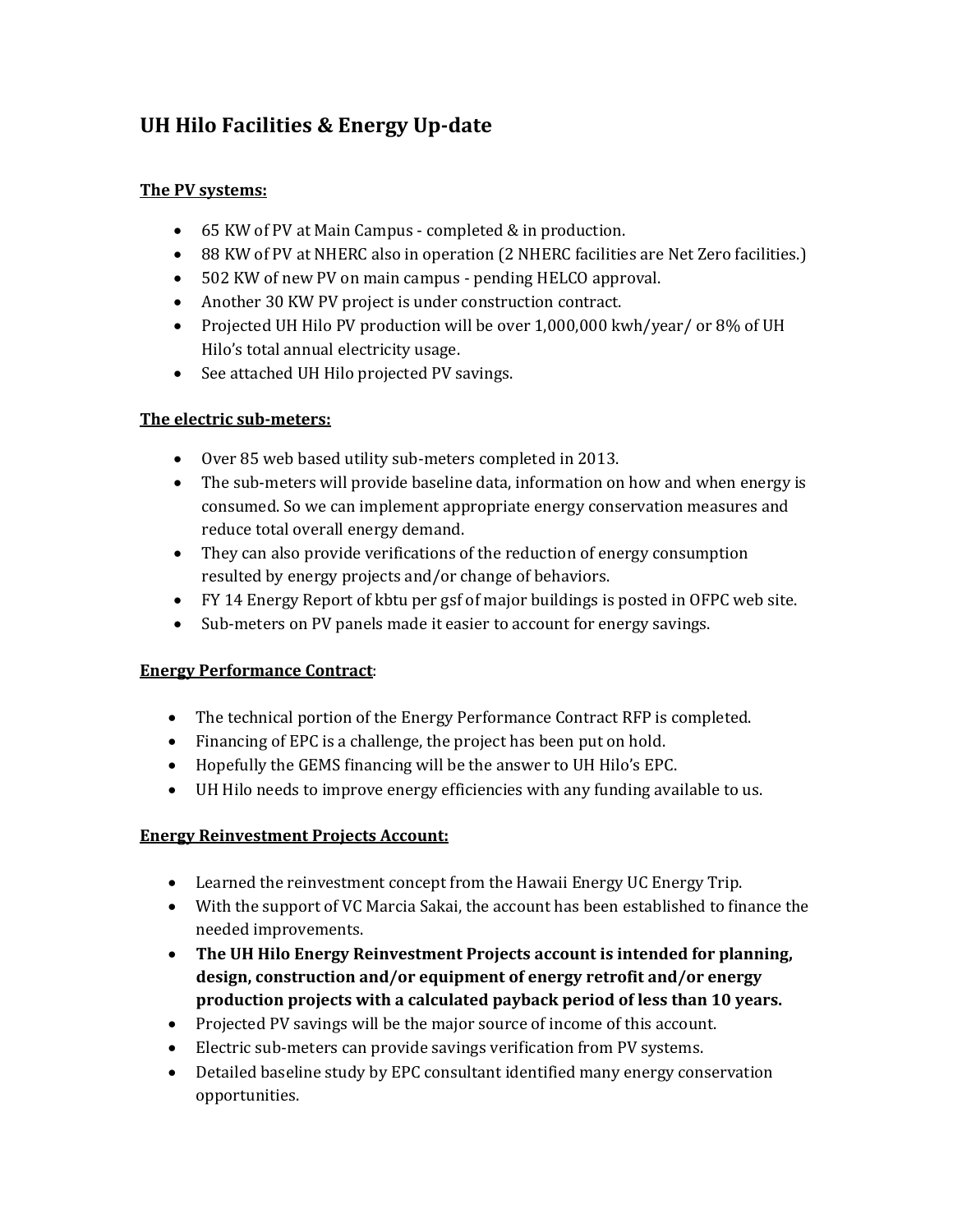- Without proceeding with the EPC, this Energy Reinvestment Projects Account provides the financing for needed improvements.
- See attached for details

#### **Pilot Project ‐ LED & Bi‐Level LED Lighting:**

- Learned the bi-level lighting concept during the Hawaii Energy UC Energy Trip.
- Converting stairway, corridors, exterior light fixtures that need to be on all night or 24/7 to bi-level LED will substantially reduce energy consumption.
- Bi-level LED light fixtures are added to on 2 on-going construction projects.
- Converting lighting in general to LED will save energy & operation costs.
- The County's blue light filtering requirements is a major challenge in converting exterior light fixtures to bi-level LED.

### **Added Scope to Standard A/E Contracts:**

- Perform life cycle energy analysis and report findings to the University regarding impact on energy consumption for various building design schemes, proposed equipment options, etc. Coordinate with the University to achieve the best overall design solution.
- Incorporate into the design, renewable energy and/or energy conservation measures such as automated sensors and reporting systems for continuous commissioning, smart lab and new ideas to assist the University with achieving its climate neutrality goal. Total estimated construction budget allocation for renewable energy and/or energy conservation measures - beyond the normal practice, shall be approximately five percent  $(5%)$  of the proposed construction budget.
- Provide building commissioning services as part of the design contract. The commissioning process shall commence with the conceptual design review through building occupancy.
- Provide estimated facility utility usage based on the final design.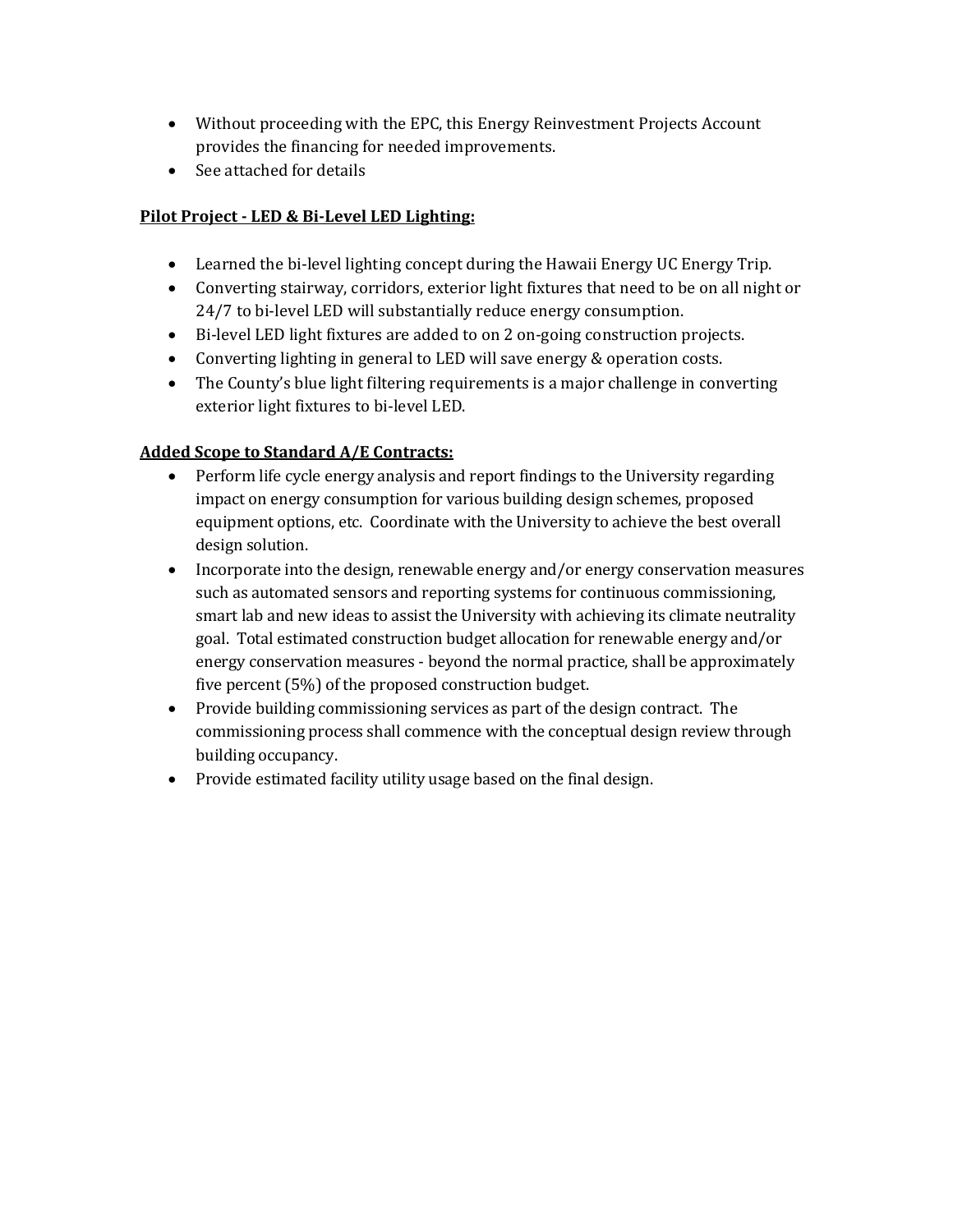# **UH Hilo PV Systems 1/29/2015 1/29/2015 8/27/2014**

| <b>Projects - Completed and Under Construction</b> | PV System (KW)         | <b>Status</b>          |                                      |              |
|----------------------------------------------------|------------------------|------------------------|--------------------------------------|--------------|
|                                                    |                        |                        |                                      |              |
| <b>On Campus</b>                                   |                        |                        |                                      |              |
| Renovation of Campus Center (Bldg 336)             |                        | 11.6 Completed         |                                      |              |
| Renovation of Redwood City Phase II                |                        | 10 Completed           |                                      |              |
| Renovation of Redwood City Phase V                 |                        | 20 Completed           |                                      |              |
| Science and Technology Building                    |                        | 23 Completed           |                                      |              |
| <b>Total Connected</b>                             | 64.6                   |                        | 101,625.50 KWH/Yr                    | \$37,601.44  |
|                                                    |                        | Pending                |                                      |              |
| By Student Services Building Project               |                        | <i>interconnection</i> |                                      |              |
| see below for breakdown of locations               |                        | 502.6 agreement        |                                      |              |
|                                                    |                        | To be                  |                                      |              |
| LLC <sub>2B</sub>                                  |                        | 30.2 constructed       |                                      |              |
| <b>On Campus Total</b>                             | 597.4                  |                        |                                      |              |
|                                                    |                        |                        |                                      |              |
| <b>Off Campus</b>                                  |                        |                        |                                      |              |
| <b>NHERC - Connected</b>                           |                        | 88 Completed           |                                      |              |
|                                                    |                        |                        | 88,754.00 KWH/Yr                     | \$32,838.98  |
|                                                    |                        |                        |                                      |              |
| UH Hilo TOTAL PV SYSTEMS                           | 685.4                  |                        |                                      |              |
|                                                    |                        |                        |                                      |              |
| Breakdown of locations of PV System by Student     |                        |                        |                                      |              |
| Services Building Project                          |                        |                        |                                      |              |
| <b>New Student Services Building</b>               | 75                     |                        |                                      |              |
| Old Student Services Building                      | 10.8                   |                        |                                      |              |
| <b>New Mower Shed Building</b>                     | 8.8                    |                        |                                      |              |
| South Roof of Learning Resource Bldg (Library)     | $\frac{222}{256}$      |                        |                                      |              |
| Auditorium Building (Theater)                      | 75                     |                        |                                      |              |
| West Roof of Learning Resources Bldg (Library)     | 111                    |                        |                                      |              |
|                                                    |                        | To be                  |                                      |              |
| LLC <sub>2B</sub>                                  |                        | 30.2 constructed       |                                      |              |
| <b>Not Connected/Completed</b>                     | 532.8                  |                        | 838,174.40 KWH/Yr                    | \$310,124.53 |
|                                                    |                        |                        |                                      |              |
| UH Hilo TOTAL PV SYSTEMS                           | 685.4                  |                        |                                      |              |
| Per FY 2014 Sub-meter data                         |                        | 1573.15 KWH/KW/Yr      |                                      |              |
| Estimated KWH to be produced by PV                 | 1,078,237.12 KWH/year  |                        | Estimated Total Savings \$380,564.94 |              |
| FY 14 UH Hilo Main & Off Campus total usage        | 13,411,169.00 KWH/year |                        |                                      |              |
| Percent by PV - after completion                   | 8.04%                  |                        |                                      |              |
| Percent by PV - connected                          | 1.79%                  |                        |                                      |              |
| <b>Pending Inter-connection Agreement</b>          |                        |                        |                                      |              |

**Under Construction Contract**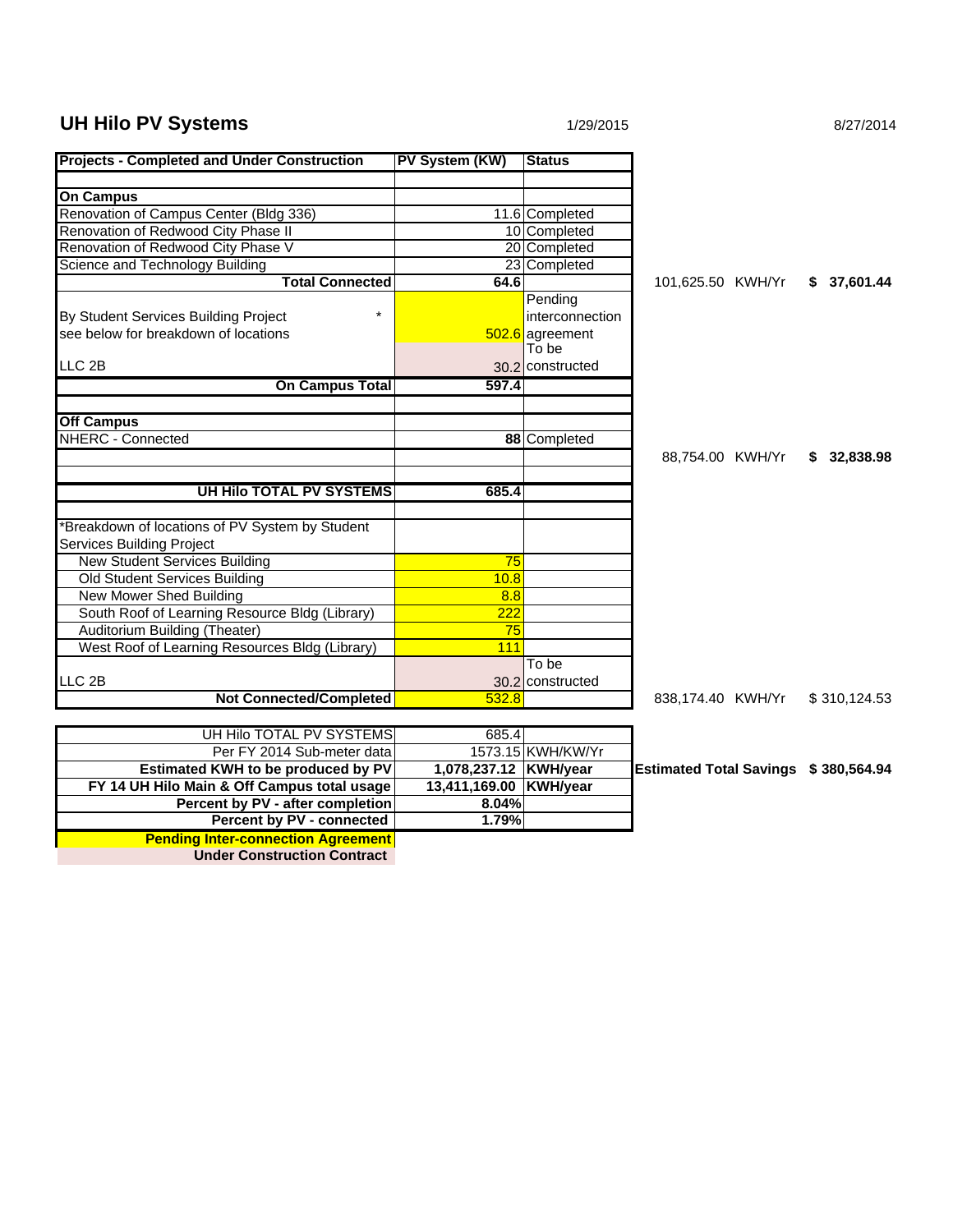## **UH Hilo Energy Reinvestment Account:**

During last July's Energy Trip to UC by Hawaii Energy, we have learned that Facilities Offices of UC campuses kept the energy savings on their energy conservation projects – to finance future energy conservation projects. At that time, we also learned from Samantha Ruis that UH is working on an Energy Reinvestment policy.

Students in UH Hilo Sustainability Committee and Aurora Winslade of Hawaii Energy are interested in the Green Revolving Funds. We found some info on the Green Revolving Funds. It requires \$1m to set up an account. Because the GRF partially relies on donations, the project cost/benefit analysis, approval & saving verification processes are quite involved. It would require a system wide efforts & not something our office could accomplish.

At the same time, UH Hilo has been benefiting energy savings from PV productions. There are incentives for us to start a simple reinvestment account. So, we can continue investing the savings to more energy conservation projects. I discussed this idea with VC Marcia Sakai. She is very supportive of this idea. So, the account was established. As PV systems are all on web‐based sub‐meters, we could calculate the savings & findings have been transferred into this account. Attached are:  $2^{nd}$  Quarter PV savings calculations.

We plan to start with small pilot projects with the Energy Reinvestment Projects account. In the Energy Trip, we also learned bi‐level lighting retrofit projects in UH Campuses. Lights in parking areas, roadways, stairways, etc. are on all night or 24/7. However, most of the time those lights are not needed. The bi‐ level fixture will turn those lights to a lower level when there are no occupants. The motion sensors will turn those lights to full brightness. The energy savings could be as high as 70%.

Because of the County of Hawaii lighting regulations, UH Hilo has special challenges on exterior lights. We are working on bi-level LED fixtures with the County required filter. Until then, we will concentrate to interior applications.

UH Hilo Auxiliary Services has been interested in converting light fixtures into LED. LED fixtures will not only provide energy savings, the much longer bulb life also reduces the operation cost. Auxiliary Services & our offices are working on a couple of pilot projects. One project is to replace light fixtures in stairs to bi-level LED. The other one is to convert one classroom to LED fixtures. Light sensor data loggers will also be deployed to confirm the savings.

We believe the two pilot projects will be successful & plan to continue the LED conversion with the Energy Reinvestment Projects account. As the large PV panels are connected, we also plan to proceed with energy conservation measures identified in the EPC RFP.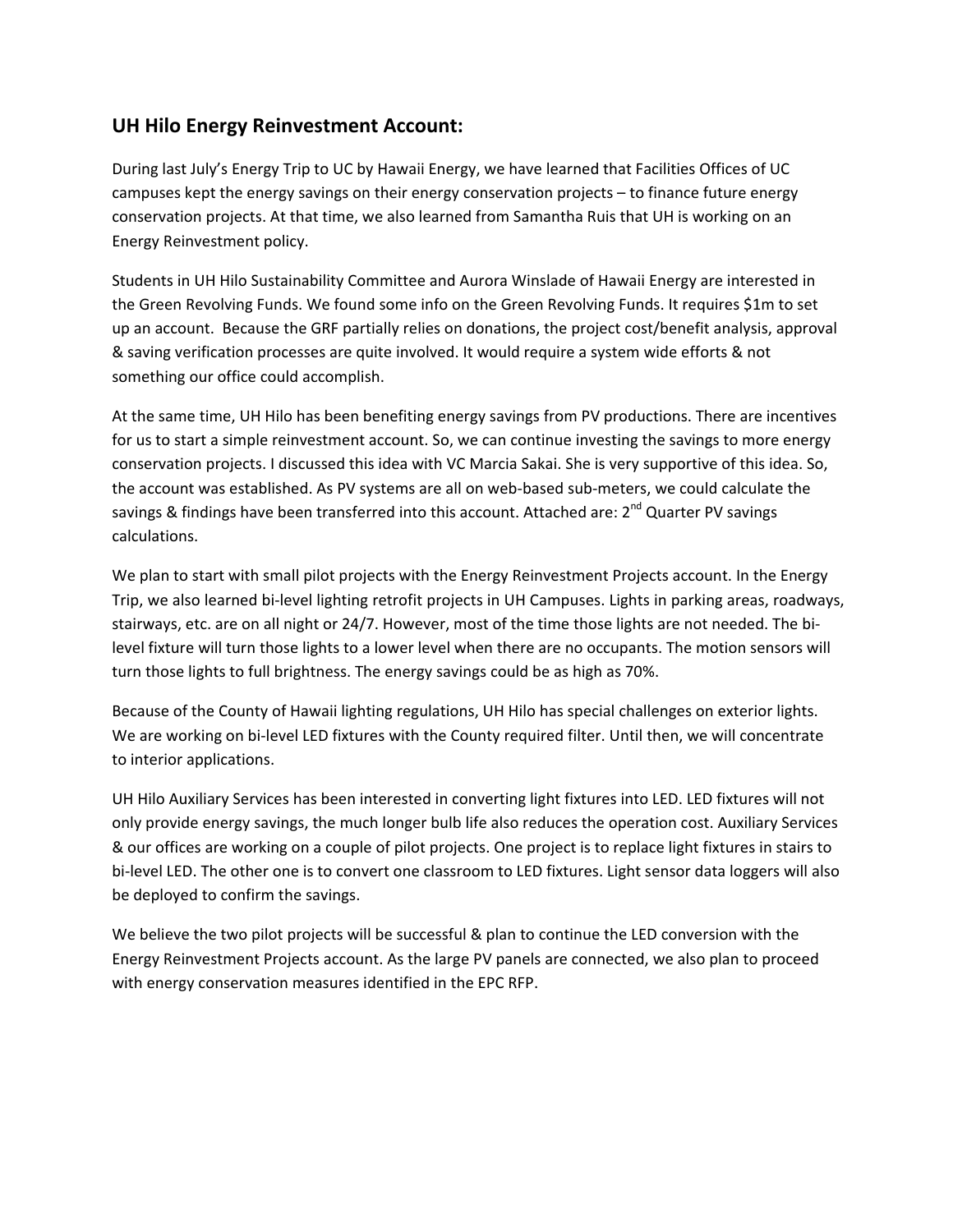| FY 2015         |                |                                | July     | <b>August</b> | September October |            | November   December |          | <b>January</b> | February | March | April | May | June |
|-----------------|----------------|--------------------------------|----------|---------------|-------------------|------------|---------------------|----------|----------------|----------|-------|-------|-----|------|
| 1, 1, 47,       | 1A             | PB11 PV System No. 1           | 606.60   | 654.20        | 627.00            | 549.50     | 479.60              | 487.40   |                |          |       |       |     |      |
| 1, 1, 47,       | 1B             | PB11 PV System No. 2           | 2,689.40 | 2,767.00      | 2,409.90          | 2,640.80   | 2,087.10            | 2,239.90 |                |          |       |       |     |      |
| 1,1,51,         | 1 <sub>D</sub> | 325 Science & Tech - PV System | 2,253.30 | 2,125.40      | .868.80           | 2,120.90   | 1,739.80            | l,846.00 |                |          |       |       |     |      |
| 1,1,53,         | 1A             | 336 Campus Center - PV1        | 339.40   | 326.00        | 280.40            | 301.90     | 233.40              | 240.20   |                |          |       |       |     |      |
| 1,1,53,         | 1B             | 336 Campus Center - PV2        | 690.60   | 669.00        | 577.70            | 612.90     | 475.90              | 492.30   |                |          |       |       |     |      |
| 1, 1, 53,       | 1 <sup>C</sup> | 336 Campus Center - PV3        | 708.50   | 685.00        | 578.60            | 574.00     | 427.50              | 418.80   |                |          |       |       |     |      |
| 1,1,53,         | 1 <sub>D</sub> | 336 Campus Center - PV 4       | 693.10   | 672.00        | 567.40            | 593.60     | 455.60              | 458.00   |                |          |       |       |     |      |
| 1,1,55          | 1A             | Hawaiian Language PV System    | 9.80     | 9.00          | 9.20              | 9.00       | 9.00                | 8.80     |                |          |       |       |     |      |
| 1,1,56          | 1A             | <b>New SSB PV</b>              |          |               |                   |            |                     |          |                |          |       |       |     |      |
|                 |                |                                |          |               |                   |            |                     |          |                |          |       |       |     |      |
| <b>PV Total</b> |                |                                | 7,990.70 | 7,907.60      | 6,919.00          | 7.402.60 l | 5,907.90            | 6,191.40 |                |          |       |       |     |      |

**UH Hilo PV Sub‐meter**